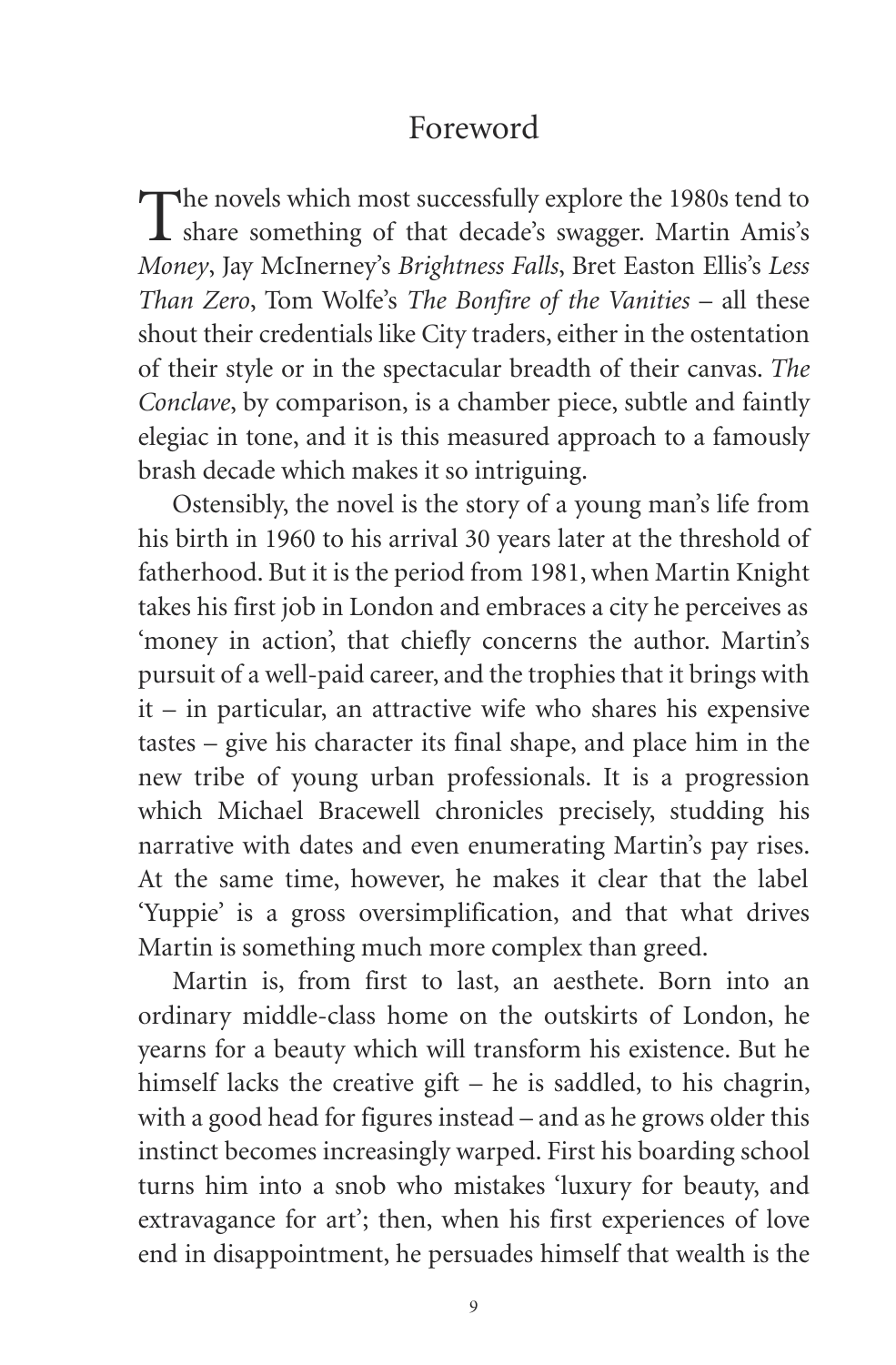key to all he seeks. On leaving university, he declares his intention to become rich: imagination and inventiveness, he argues, are 'Nothing without money'. Encouraged by the beautiful Marilyn, for whom shopping is a vocation, he signs up to the Thatcherite dream, and sets about earning – and spending – to the best of his ability, until the good times suddenly cease to roll.

The authors whose books Martin reads reflect his sensibility: Oscar Wilde, Rupert Brooke, F. Scott Fitzgerald, Marcel Proust, T.S. Eliot. Of these Fitzgerald is perhaps the most significant. *The Romantic Egotist*, the title he gave the first part of his own coming-of-age novel *This Side of Paradise*, describes Martin Knight as perfectly as it does Amory Blaine. As for Martin's identification of wealth with beauty and romance, this clearly has echoes of *The Great Gatsby*, whose protagonist Martin counts among his heroes.

Like Gatsby, Martin succeeds in reinventing himself, though not to the same magnificent extent. He may be a beneficiary of the eighties gold rush, but he is not at the forefront of it. He works as a systems analyst rather than a financier, and creates his dream home in Bristol rather than the heart of London. Nor is the wild partying characteristic of that decade a feature of his life: rather, he and Marilyn are determinedly bourgeois in their behaviour, displaying 'the security and confidence of solid middle age'. For them, money is something to be spent thoughtfully – though nonetheless extravagantly – on objects of beauty, which the author records at length, carefully itemising their purchases in a symphony of conspicuous consumption.

When *The Conclave* was first published in 1992, it seemed to parcel up and pass judgement on the previous decade with extraordinary swiftness. But it is more than just a mirror of its age. Some of its most striking passages are those which evoke the unchanging poignancy – and misery – of young love: above

10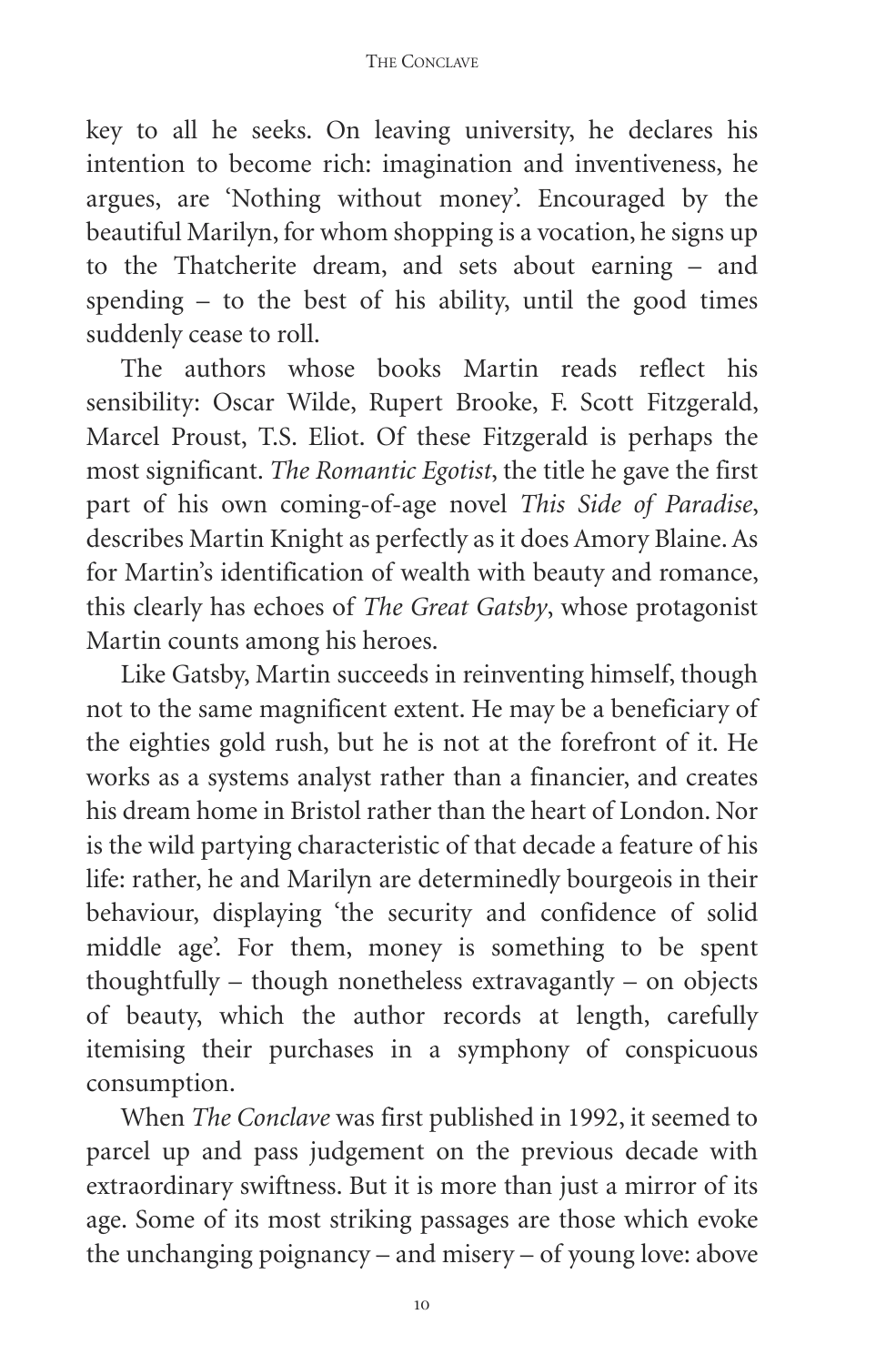all, in an excruciating description of a night at the opera which goes horribly wrong. Bracewell writes vividly, too, about the commuter's miserable lot and the heartlessness of office life.

To reread the novel after sixteen years is to discover a surprisingly prophetic edge to it. The materialism of the eighties, however much derided, has if anything been eclipsed by that of the early twenty-first century, as consumers – for all their lip service to sustainability – treat themselves to ever more wasteful luxuries, loading up their lumbering 4x4s with giant plasma screens and soon-to-be-forgotten designer clothes. Such self-indulgence is no longer the preserve of the highly paid professional: the man in the street, too, has become what Bracewell calls a 'privileged customer' in the 'vast and complex department store' of Western society.

Even more striking, however, is the way in which Martin Knight's conflation of art and money has spread to the wider world. Early in their courtship (the year is 1984) Martin takes Marilyn to see a Joseph Beuys exhibition: surveying the contents, which include cans of film, a shovel and twelve bottles of wine, he remarks that 'It's really very beautiful. In fact, it's like being in a shop.' No one could have guessed that a quarter of a century later Selfridges would be devoting floor space to contemporary art, and a boutique in Marylebone luring customers with a 'circus-themed installation'. Nor did we begin to imagine that the Yuppies of the next generation would measure their success in 'wall power', spending millions of pounds on pieces inspired not by a divine spark, but by business acumen.

Significantly, Michael Bracewell's writings in the intervening years have included exhibition catalogues for artists such as Gilbert & George and Sam Taylor-Wood; and perhaps *The Conclave*, with its detailed descriptions of clothes, furnishings and restaurant meals, is best read as a catalogue raisonné of life in the eighties. The plot, such as it is, certainly takes second